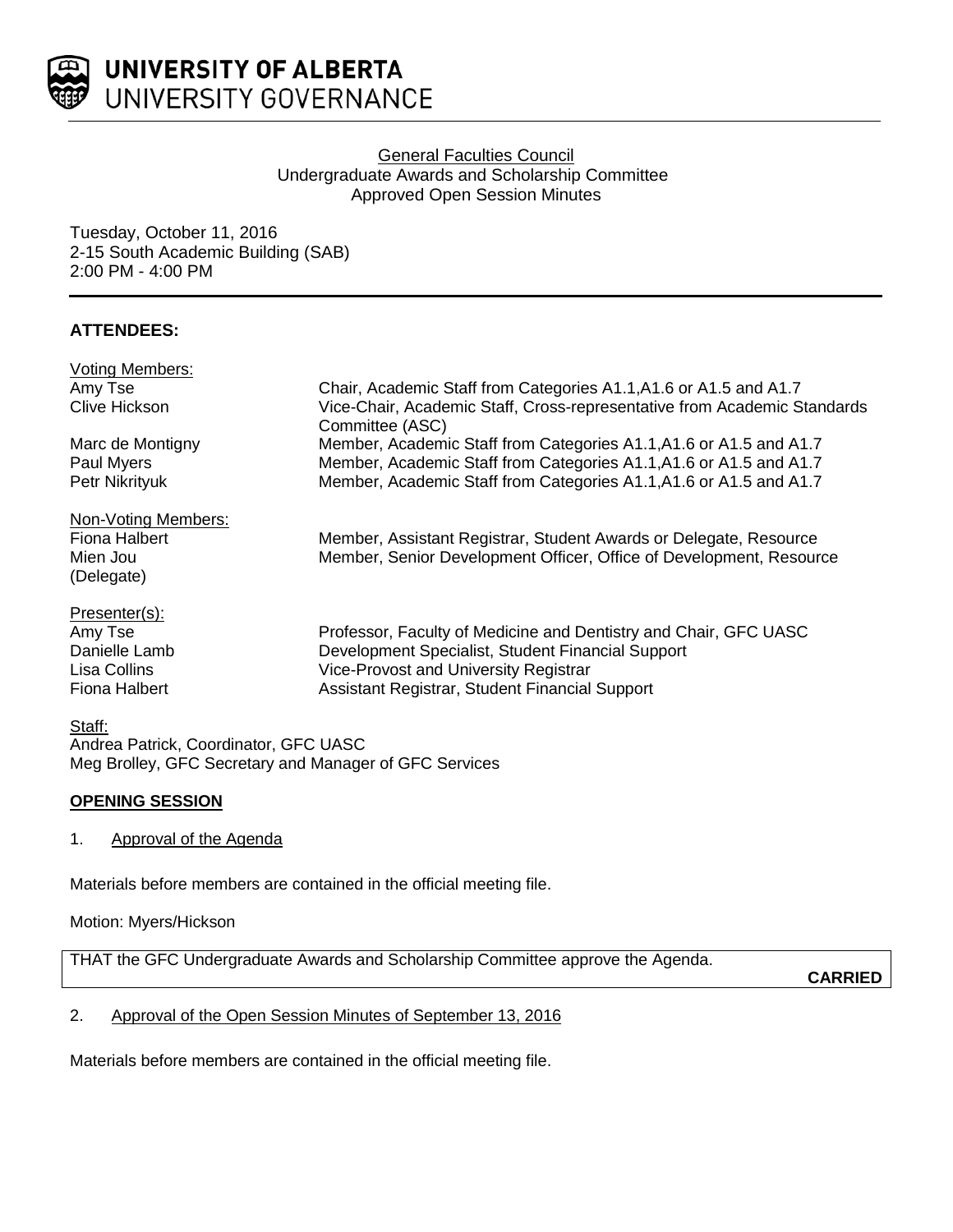## Motion: de Montigny/Myers

THAT the GFC Undergraduate Awards and Scholarship Committee approve the Minutes of September 13, 2016.

**CARRIED**

### 3. Comments from the Chair

The Chair reported on the General Faculties Council (GFC) meeting of September 26, 2016.

## **DISCUSSION ITEMS**

4. Annual Report on Undergraduate Student Financial Support

Materials before members are contained in the official meeting file.

*Presenter(s)*: Lisa Collins; Fiona Halbert

*Purpose of the Proposal*: To provide Committee members with a copy of the Annual Report on Undergraduate Student Financial Support for information. With the attached report, the Office of the Registrar (RO) seeks to provide a snap shot of the current state of the distribution of undergraduate financial supports issued by the RO in the 2015/2016 fiscal year.

#### *Discussion*:

Vice-Provost and University Registrar, Lisa Collins, explained that this Report is the first annual report related to student support and provides the academy with crucial information in relation to where financial support is allocated to undergraduate students. She stated, as well, that it is in alignment with *For the Public Good*. She provided members with data in relation to the availability of need-based and merit-based support offered at the University of Alberta.

During the discussion in relation to this Report, members provided comments surrounding Faculty-administered awards and whether this Report relates to the data within the annual enrolment report. Members expressed support for this Report.

# **ACTION ITEMS**

## 5. Amendments to Existing Undergraduate Awards and Bursaries for Approval (October 11, 2016)

Materials before members are contained in the official meeting file.

*Presenter(s)*: Danielle Lamb

*Purpose of the Proposal*: To approve amendments to existing awards, scholarships and bursaries.

*Discussion*:

During the discussion in relation to this item, members expressed a number of questions and comments, including, but not limited to:

Item 2: Members expressed questions in relation to full- and part-time students in relation to eligibility of this award.

Item 3: Members suggested changes to the Title of this scholarship and discussed the Funded By section.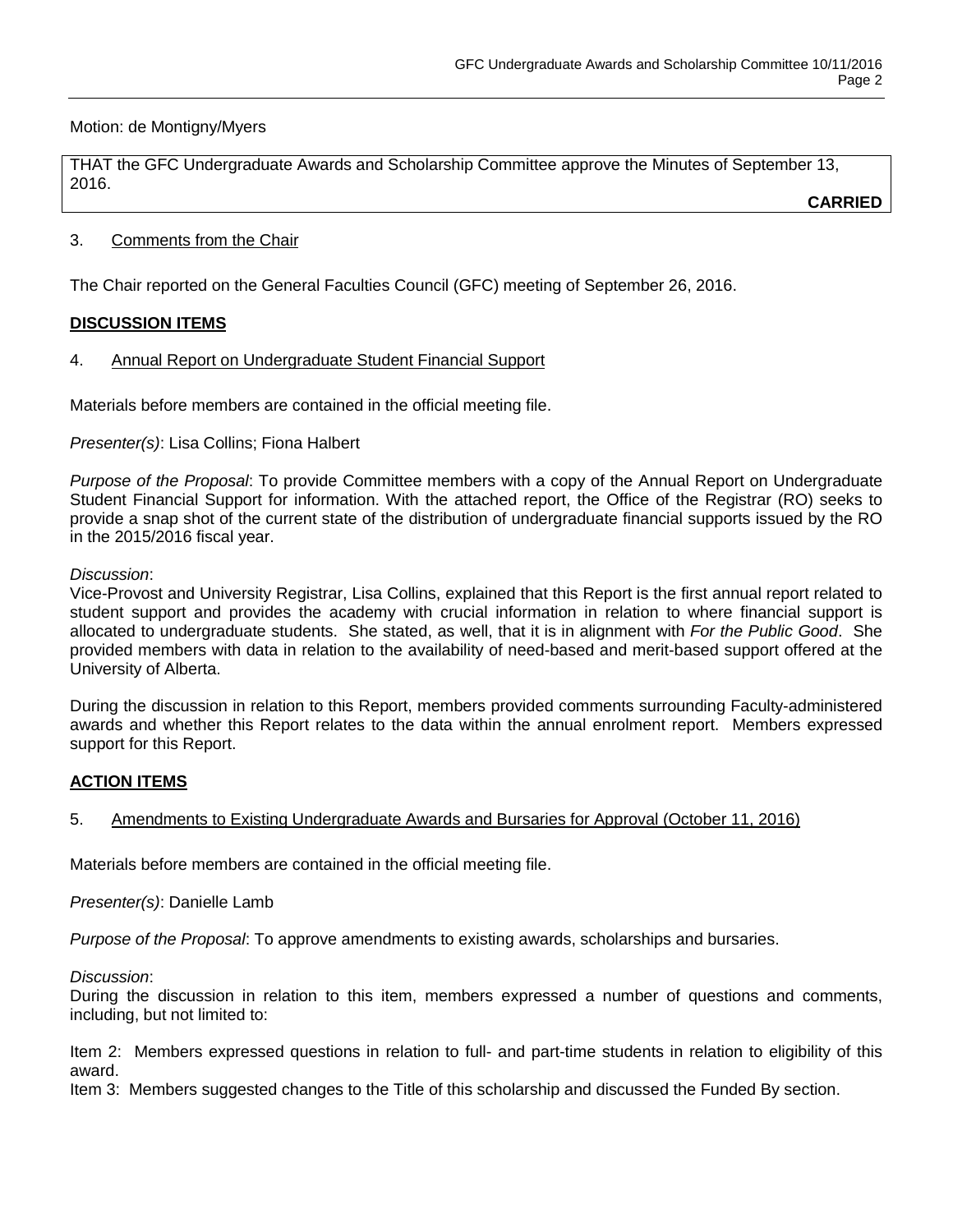Item 4: In addition to the Value and Number of this scholarship, members discussed the Title of this scholarship as well as the Conditions.

### Motion: Hickson/Nikrityuk

THAT the GFC Undergraduate Awards and Scholarship Committee approve, under delegated authority from General Faculties Council, proposed changes to Existing Undergraduate Awards and Bursaries, as submitted by Student Financial Support and as set forth in Attachment 1, as amended, to be effective immediately.

**CARRIED**

#### 6. New Undergraduate Awards and Bursaries for Approval (October 11, 2016)

Materials before members are contained in the official meeting file.

*Presenter(s)*: Danielle Lamb

*Purpose of the Proposal*: To approve new undergraduate awards, scholarships and bursaries.

#### *Discussion*:

During the discussion in relation to these items, member expressed a number of comments and questions, including but not limited to:

Item 1: Members discussed the Value of this scholarship as well as the usage of the term "scholar" in place of "student".

Item 2: Members suggested amendments to the Funded By section of this bursary.

Item 3: Members made amendments to the Conditions of this award, and expressed concerns with the wording of "entering".

#### Motion: Hickson/Nikrityuk

THAT the GFC Undergraduate Awards and Scholarship Committee approve, under delegated authority from General Faculties Council, new Undergraduate Student Awards and Bursaries, as submitted by Student Financial Support and as set forth in Attachment 1, as amended, to be effective immediately.

**CARRIED**

## **DISCUSSION ITEMS**

7. Question Period

There were no questions.

#### **INFORMATION REPORTS**

8. Information Items Forwarded to Committee Members Between Meetings

There were no items.

9. Items Approved by the GFC Undergraduate Awards and Scholarship Committee by E-mail Ballots (nondebatable)

There were no items.